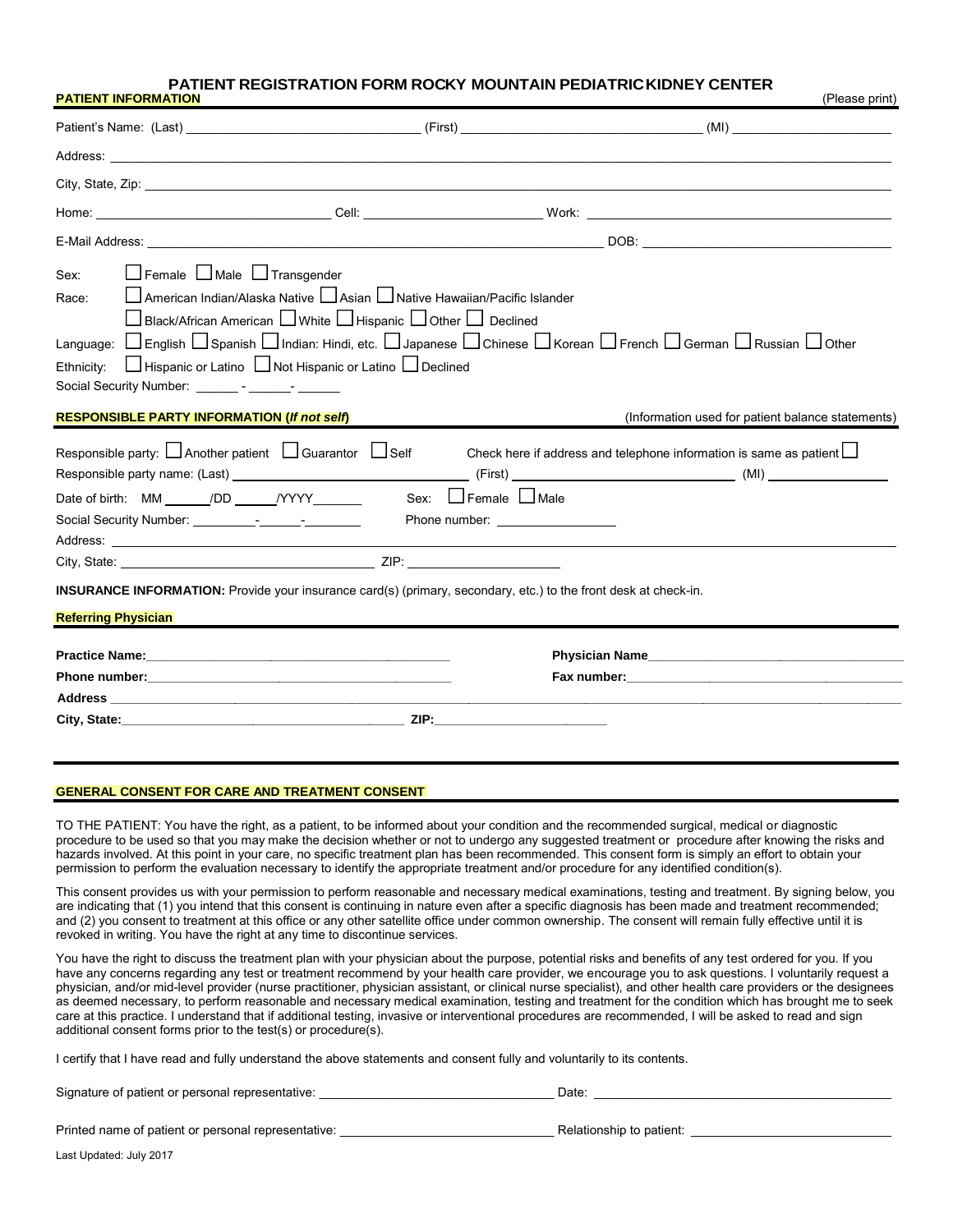Rocky Mountain Pediatric Kidney **Center** 



# FINANCIAL POLICY & PATIENT RESPONSIBILITIES

We would like to thank you for entrusting Rocky Mountain Pediatric Kidney Center with your child's care. We are committed to providing you with the best possible care. We want you to be informed of our office financial policy and we do require a signature to document that you have read and understand this policy. You will be given a copy for your records, and if you have any questions or concerns please let us know and we will do our best to answer all of your requests.

### **MISSED APPOINTMENT / LATE CANCELLATION**

Our office will call to confirm your child's appointment two (2) business days prior to the appointment date. We understand that schedules can change on a moment's notice; we do ask that you keep us informed as soon as you know you are unable to keep your scheduled appointment and/or check-in time. In order to maintain our schedule, we do appreciate at least 24 hour notice for cancellations or rescheduling of appointments.

### **CHECK IN - NEW PATIENTS**

For your first appointment your paperwork check-in time will need to be 30 minutes prior to your physician appointment. Your initial appointment with us will require quite a bit of paperwork in order to begin your child's care with us. Once this is completed, you will need time for our Nurse to meet with you and collect vital signs, possibly medical history, and occasionally lab samples will need to be collected all before seeing your physician.

### **CHECK IN - ESTABLISHED PATIENTS**

For all future appointments, your check-in time will need to be 15 minutes prior to your physician appointment time. This time will be spent with our Nurse collecting vital signs, update medical history and occasionally lab samples before seeing your physician.

*PLEASE NOTE: If you are more than 15 minutes late for your expected check-in time, we may need to reschedule your appointment. We* will do our best to fit you into our schedule if at all possible, but due to the nature of the practice, it may be necessary to reschedule you to another day to ensure the proper care of all of our patients.

#### **PAYMENT**

For patients with a co-pay plan, payment is expected at the time of service. When you check in for your appointment, we will collect the amount indicated on your card unless instructed otherwise. We accept credit cards, checks and cash. All insurance carriers have a fee schedule from which they will reimburse. Any uncovered services, including: deductibles and coinsurance are your responsibility and will be billed to you by our office.

## **INSURANCE**

We will bill directly to your insurance as a courtesy to you. However, it is your responsibility to understand your benefits, and eligibility. You are ultimately responsible for payment if your visit is not covered or authorized. If you need further information, please your insurance carrier directly using the customer service phone number on the back of your card. It is your responsibility to understand the requirements of your insurance policy. If a referral is needed prior to seeing our physicians, you will need to obtain one through your primary care doctor office. If you choose to be seen without a valid referral in place, you will be responsible for any charges not covered by your insurance company.

Guardian/Responsible Party Signature:\_\_\_\_\_\_\_\_\_\_\_\_\_\_\_\_\_\_\_\_\_\_\_\_\_\_\_\_\_\_\_\_\_\_\_\_\_\_\_\_\_\_\_\_\_\_\_\_\_\_ Date:\_\_\_\_\_\_\_\_\_\_\_\_\_\_